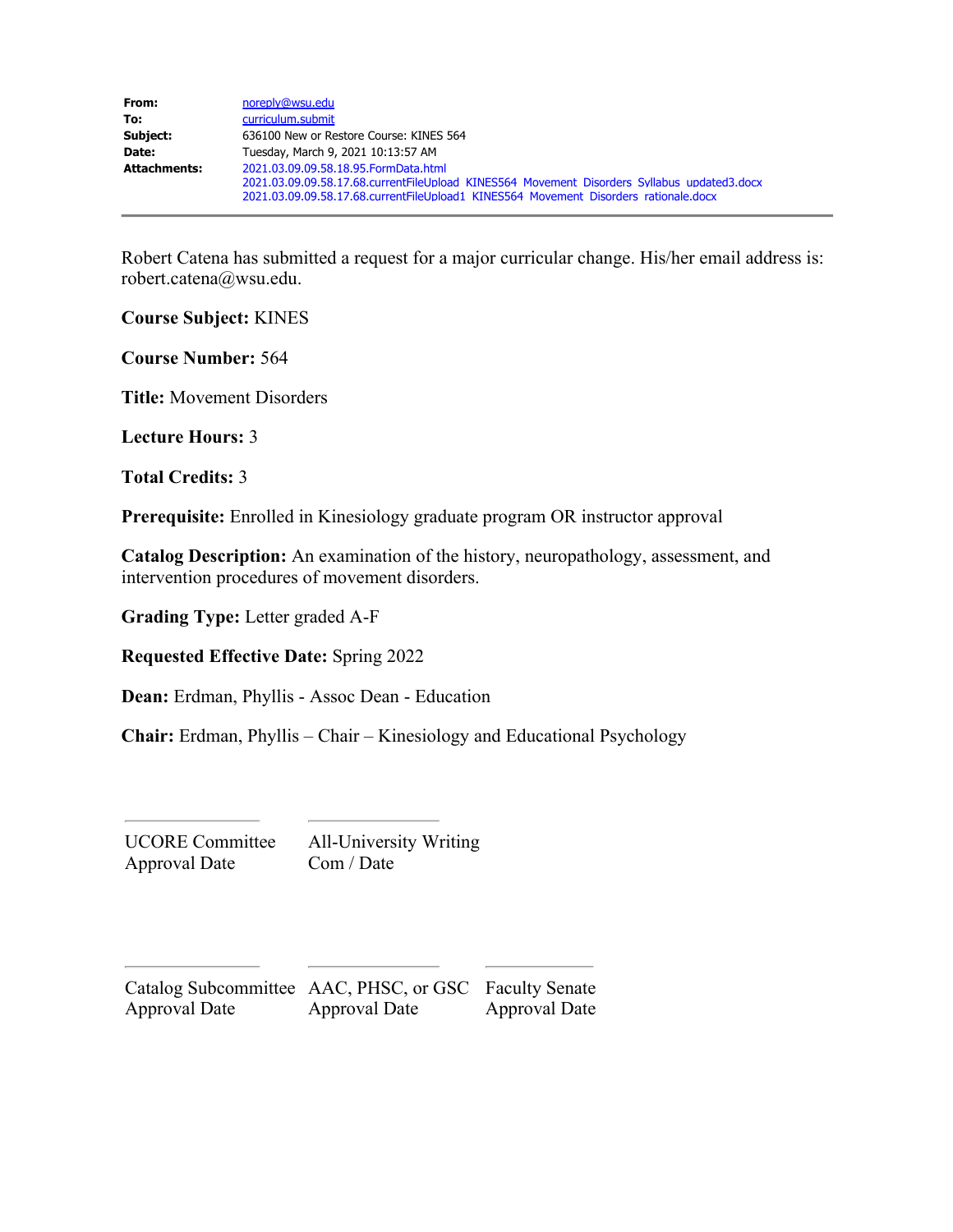| From:               | Erdman, Phyllis                                                                             |  |  |
|---------------------|---------------------------------------------------------------------------------------------|--|--|
| To:                 | curriculum.submit                                                                           |  |  |
| Cc:                 | Catena, Robert, Buckley, Lynn A                                                             |  |  |
| Subject:            | FW: 636100 New or Restore Course: KINES 564                                                 |  |  |
| Date:               | Tuesday, March 9, 2021 10:23:55 AM                                                          |  |  |
| <b>Attachments:</b> | 2021.03.09.09.58.17.68.currentFileUpload KINES564 Movement Disorders Syllabus updated3.docx |  |  |
|                     | 2021.03.09.09.58.17.68.currentFileUpload1_KINES564_Movement_Disorders_rationale.docx        |  |  |

**Phyllis Erdman, Ph.D. Executive Associate Dean for Academic Affairs Chair, Department of Kinesiology and Educational Psychology College of Education Washington State University Pullman, WA 99164-2114 Phone: 509/335-1738 Fax: 509/335-9172 Email: perdman@wsu.edu**

**From:** curriculum.submit@wsu.edu <curriculum.submit@wsu.edu> **Sent:** Tuesday, March 9, 2021 9:58 AM **To:** Erdman, Phyllis <perdman@wsu.edu> **Subject:** 636100 New or Restore Course: KINES 564

Erdman, Phyllis – Chair – Kinesiology and Educational Psychology,

Erdman, Phyllis - Assoc Dean - Education,

Robert Catena has submitted a request for a major curricular change.

**Course Subject:** KINES

**Course Number:** 564

**Title:** Movement Disorders

**Lecture Hours:** 3

**Total Credits:** 3

**Prerequisite:** Enrolled in Kinesiology graduate program OR instructor approval

**Catalog Description:** An examination of the history, neuropathology, assessment, and intervention procedures of movement disorders.

**Grading Type:** Letter graded A-F

**Requested Effective Date:** Spring 2022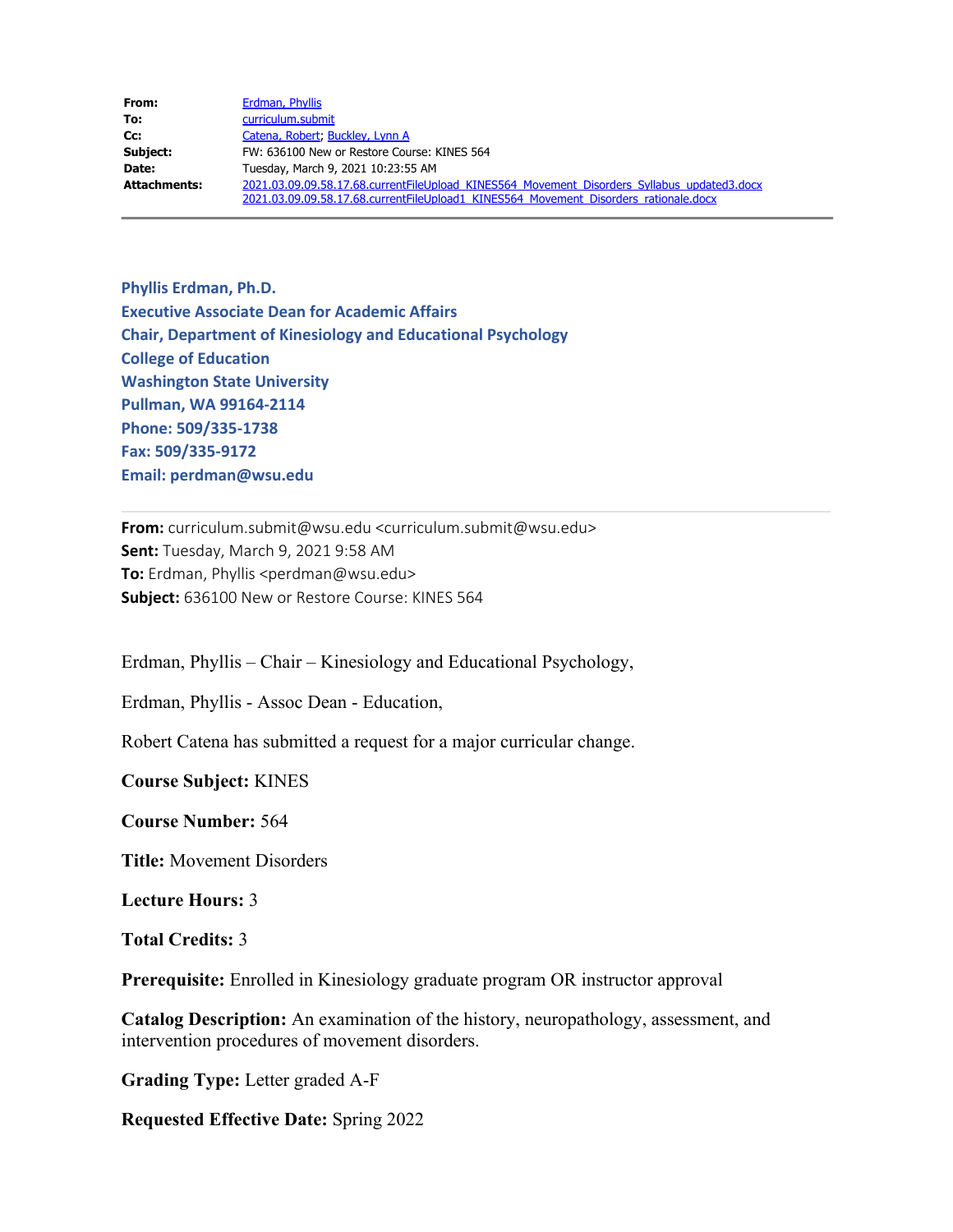Both Chair and Dean approval is required to complete the submission process. Please indicate that you have reviewed the proposal by highlighting one of the statements below and **reply all** to this email. [\(curriculum.submit@wsu.edu](file:////c/curriculum.submit@wsu.edu).) [Details of major change requested can be found in the attached supplemental documentation]

# 1. I approve this proposal in its current form.

2. I approve this proposal with revisions. Revisions are attached.

3. I do not approve this proposal. Please return to submitter.

If you do not respond within one week, you will be sent a reminder email. If no response is received within three weeks of the submission date, the proposal will be returned to the submitter.

Thank you for your assistance as we embark on this new process. If you have any questions or concerns, please let us know <u>wsu.curriculum@wsu.edu</u>.

Blaine Golden, Assistant Registrar Graduations, Curriculum, and Athletic Compliance Washington State University Registrar's Office PO Box 641035 Pullman WA 99164-1035 509-335-7905

[bgolden@wsu.edu](mailto:bgolden@wsu.edu)

**Note:** Please use the attachments to this email rather than the link below to view the supporting documentation.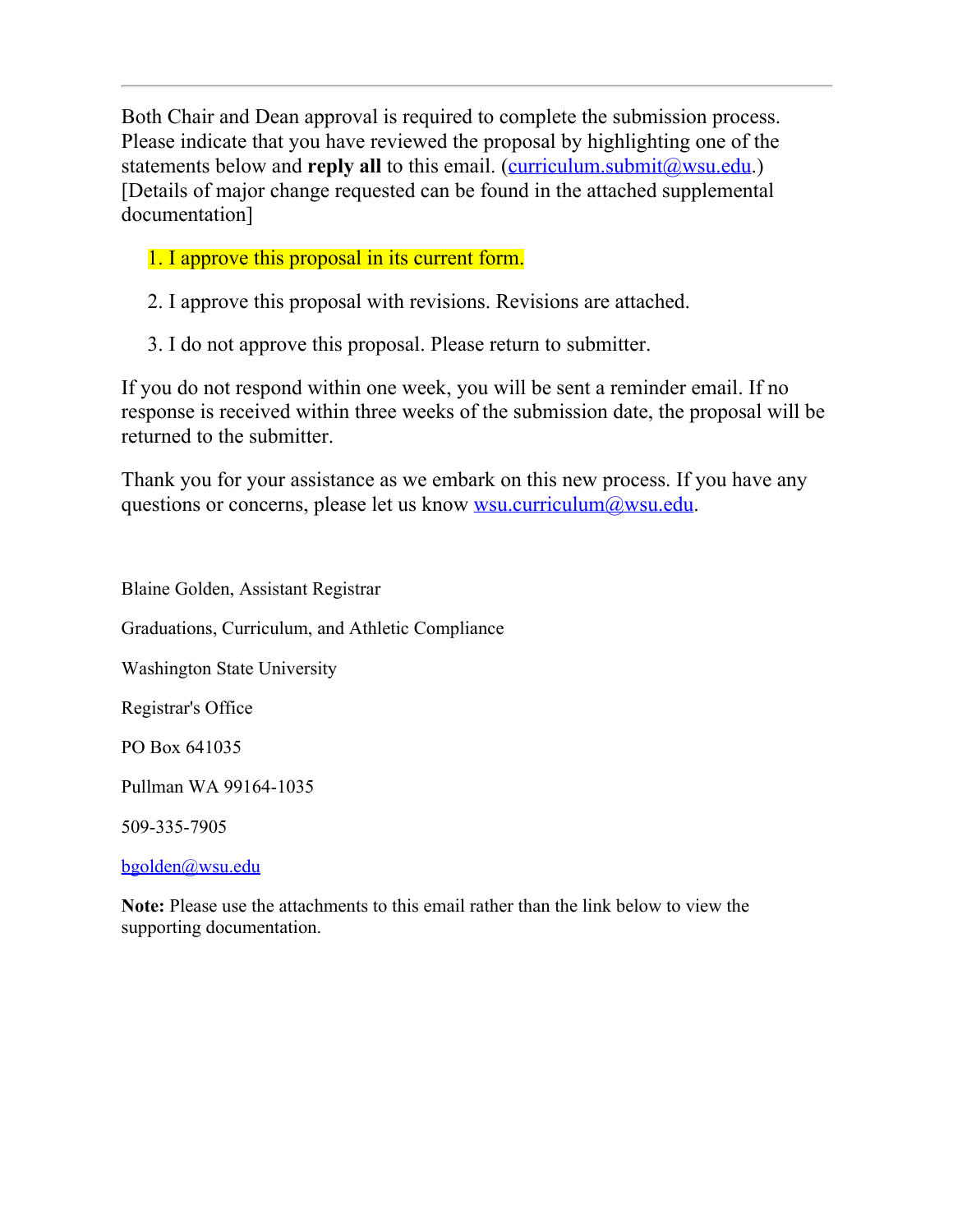### **New Course Description and Rationale**

KINES 564 – Movement Disorders

### **Description (20 words or less)**

An examination of the history, neuropathology, assessment, and intervention procedures of movement disorders.

# **Rationale**

The graduate level course titled Movement Disorders will be taught in the spring semester and offered every other year as part of the curriculum of Kinesiology program's new graduate degree (Master of Science in Kinesiology). This course is intended for students in the MS Kinesiology degree, but it is anticipated that students will enroll in the course from various units around the Pullman campus if they have an interest in the many fields of study related to health and human development. The course adds to a series of other kinesiology courses focused on the various sub disciplines of kinesiology. No such course exists at Washington State University.

In this class, students will examine the history, neuropathology, etiology, and assessment of movement disorders. The course will build students' theoretical knowledge by probing the atypical neural functional anatomy and mechanisms underlying motor and non-motor deficits in adult and pediatric populations across a number of movement disorders. Students will also explore evaluation, intervention, and treatment procedures. The use of primary research articles will familiarize students with the literature and provide students with the tools and knowledge to remain up to date with current advances and apply them in their own work.

# **Impact on other units**

This course is not expected to impact other units within the college or across the campuses.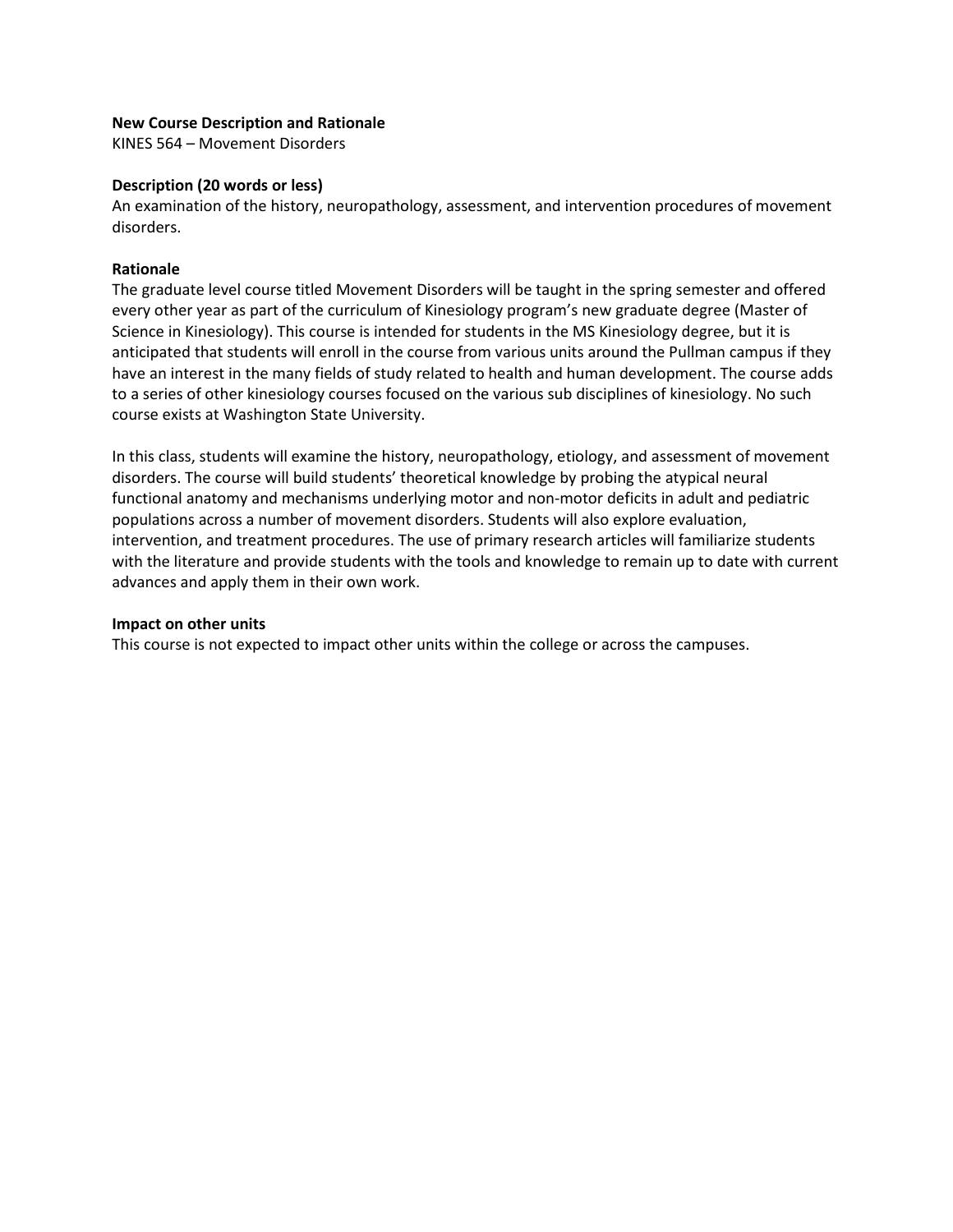# **Washington State University KINES 564: Movement Disorders Spring 20XX**

| Instructor:                | Shikha Prashad, Ph.D.                                           |
|----------------------------|-----------------------------------------------------------------|
| Office:                    | Smith Gym 213E                                                  |
| <b>Office Phone:</b>       | 509-335-5363                                                    |
| Email:                     | s.prashad@wsu.edu                                               |
| <b>Office Hours:</b>       | TBD                                                             |
| <b>Credit Hours:</b>       | Three                                                           |
| <b>Prerequisites:</b>      | Enrolled in Kinesiology graduate program OR instructor approval |
| <b>Classroom and Time:</b> | Wed 15:10 - 18:00                                               |

**Course Materials:** There is no required textbook for this course. Required reading will be provided online.

**Catalog Description**: An examination of the history, neuropathology, assessment, and intervention procedures of movement disorders.

**Course Objectives:** By the end of this course, students will be able to:

- Review historical and recent research related to the development of theories in motor control.
- Demonstrate the background knowledge and tools to select, summarize, critically analyze, and evaluate current research.
- Clearly communicate and integrate research in classroom presentations.
- Learn to provide constructive feedback to peers.
- Develop and write a research article based on the current literature and provided data.

| <b>Student Learning Outcome</b>                                                                               | <b>Evaluation Method</b>                                                                          |
|---------------------------------------------------------------------------------------------------------------|---------------------------------------------------------------------------------------------------|
| Describe and compare the neural mechanisms in health<br>and neurological disease for major movement disorders | Weekly discussion posts                                                                           |
| Compare and contrast clinical models of movement<br>disorders                                                 | Weekly discussion posts; Discussion and<br>presentation of classic papers chosen by<br>instructor |
| Analyze and discuss the primary literature on movement<br>disorders                                           | Discussion and presentation of papers<br>selected by students                                     |
| Understand the complexities of quantifying movement<br>disorders in different patient populations             | Group presentation of clinical assessment                                                         |
| Develop a proposal for an in-depth investigation into a<br>specific movement disorder                         | Research paper and presentation                                                                   |

# **Course Evaluation:**

Weekly discussion posts 25% of final grade (10 points per week) For selected readings, students will be required to submit a discussion post on Canvas summarizing the reading. Discussion posts are due by 23:59 on the Tuesday before class in which the readings will be discussed. Students are encouraged to comment on another student's discussion posts to answer questions, positively reinforce the original post, or respectfully disagree with the original post. To get the most out of this class, it is critical to complete the readings prior to their discussion.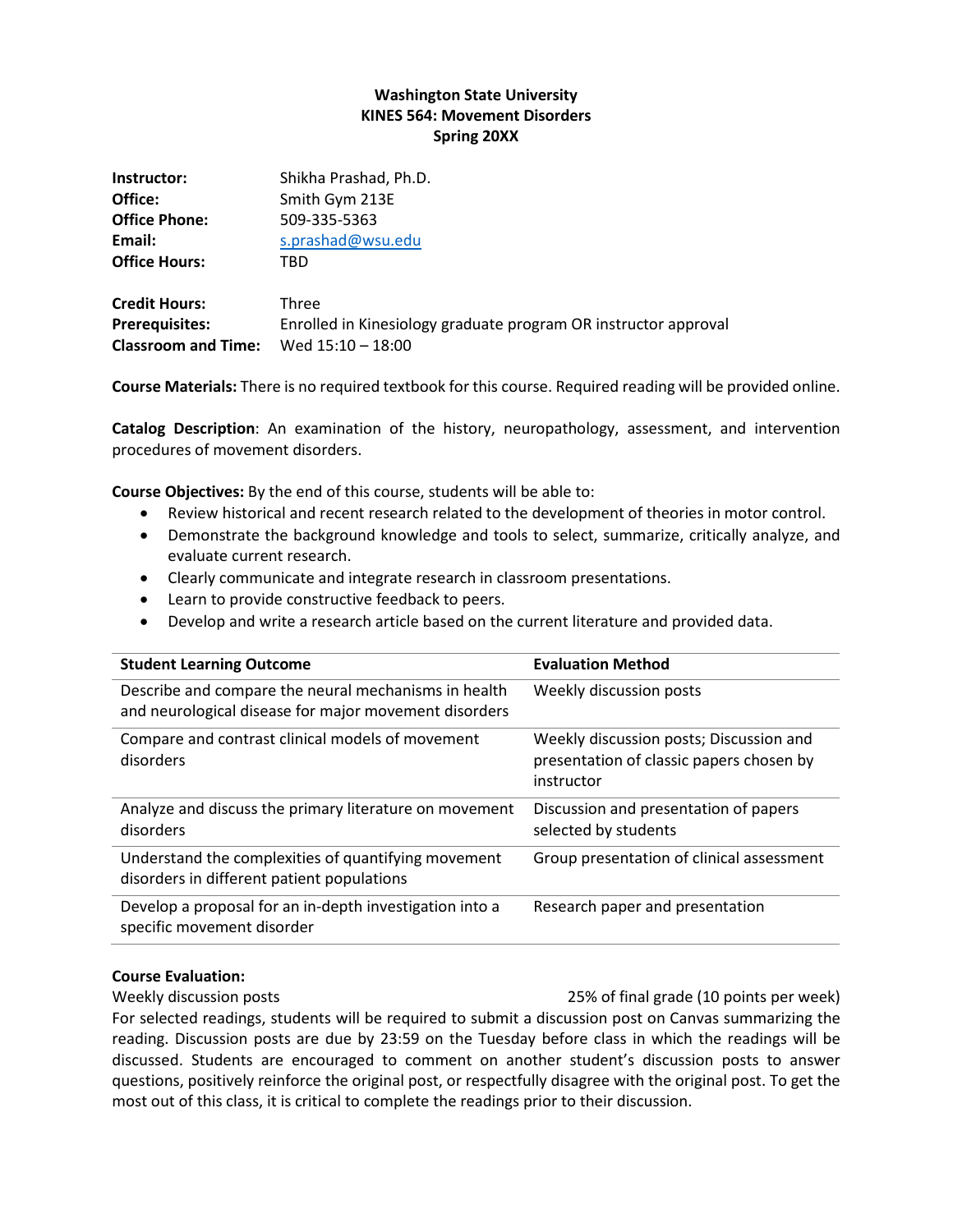Class presentations 20% of final grade Students will present two research articles of their choice related to the week's assigned topic and readings. Presentations should reflect a critical examination of the articles and guide a meaningful discussion.

Group presentation of clinical assessment and the state of the 10% of final grade Students will work in groups to present a clinical assessment designed to evaluate a movement disorder. The presentation should include an explanation of the assessment, a demonstration of its use, and a critique of its value.

Research paper 35% of final grade (10% peer review, 10% presentation, 15% research paper) Students will write a research article on a topic related to empirical study of a movement disorder. Students may pick a topic of interest to them (but the topic must be approved by the instructor) and will have opportunities for peer review, feedback, and rewriting of the paper based on this feedback. Students will provide peer review to a paper written by another student in the class using the assignment rubric. The peer review and rewriting of the paper will constitute 10% of the final grade. Students will also present their work to the class (10% of the final grade).

Students are expected to attend each class and actively participate in class discussions.

# Grading

Final grades will be based on a weighted average of the weekly discussion posts (25%), class presentations (20%), group presentation of clinical assessment (10%), research paper (35%), and participation (10%).

| $93.00 - 100\%$      |      | $80.00 - 82.99\%$    | <b>B-</b>  | $67.00 - 69.99\%$ | D+ |
|----------------------|------|----------------------|------------|-------------------|----|
| $90.00 - 92.99\%$ A- |      | 73.00 – 76.99%       |            | $60.00 - 66.99\%$ |    |
| $87.00 - 89.99\%$ B+ |      | 77.00 – 79.99%       | $\sqrt{+}$ | $< 59.99\%$       | E. |
| $83.00 - 86.99\%$    | — н. | $70.00 - 72.99\%$ C- |            |                   |    |

# **Course Schedule:**

| Week                         | <b>Topic</b>                       | <b>Readings</b>                 | <b>Assignments Due</b>  |  |
|------------------------------|------------------------------------|---------------------------------|-------------------------|--|
| $\mathbf{1}$                 | Introduction to movement           | Syllabus                        |                         |  |
|                              | disorders                          |                                 |                         |  |
| $\overline{2}$               | Functional neuroanatomy and        | Pavese & Brooks, 2013;          | Weekly discussion posts |  |
|                              | physiology of typical motor        | Wise & Shadmehr, 2001           |                         |  |
|                              | control                            |                                 |                         |  |
| 3                            | Functional neuroanatomy of         | Berardelli & Suppa, 2013;       | Weekly discussion posts |  |
|                              | the basal ganglia                  | Lanciego et al., 2012           |                         |  |
| <b>Hypokinetic disorders</b> |                                    |                                 |                         |  |
| $\overline{a}$               | Clinical features and differential | Gasser, et al., 2014; Goetz,    | Weekly discussion posts |  |
|                              | diagnosis of Parkinsonism          | 2011                            |                         |  |
| 5                            | Clinical assessment of             | Evers et al., 2019; Goetz et    | Weekly discussion posts |  |
|                              | Parkinson's Disease                | al., 2008; MDS-UPDRS            |                         |  |
|                              |                                    | Manual; Shulman et al.,         |                         |  |
|                              |                                    | 2010;                           |                         |  |
| 6                            | Current views on the etiology      | Massano & Bhatia, 2012;         | Weekly discussion posts |  |
|                              | and pathogenesis of                | Mazzoni et al., 2012            |                         |  |
|                              | Parkinson's Disease                |                                 |                         |  |
| $\overline{7}$               | <b>Medical Treatment of</b>        | Rao et al., 2006; Singh et al., | Weekly discussion posts |  |
|                              | Parkinson's Disease                | 2007                            |                         |  |

Participation 10% of final grade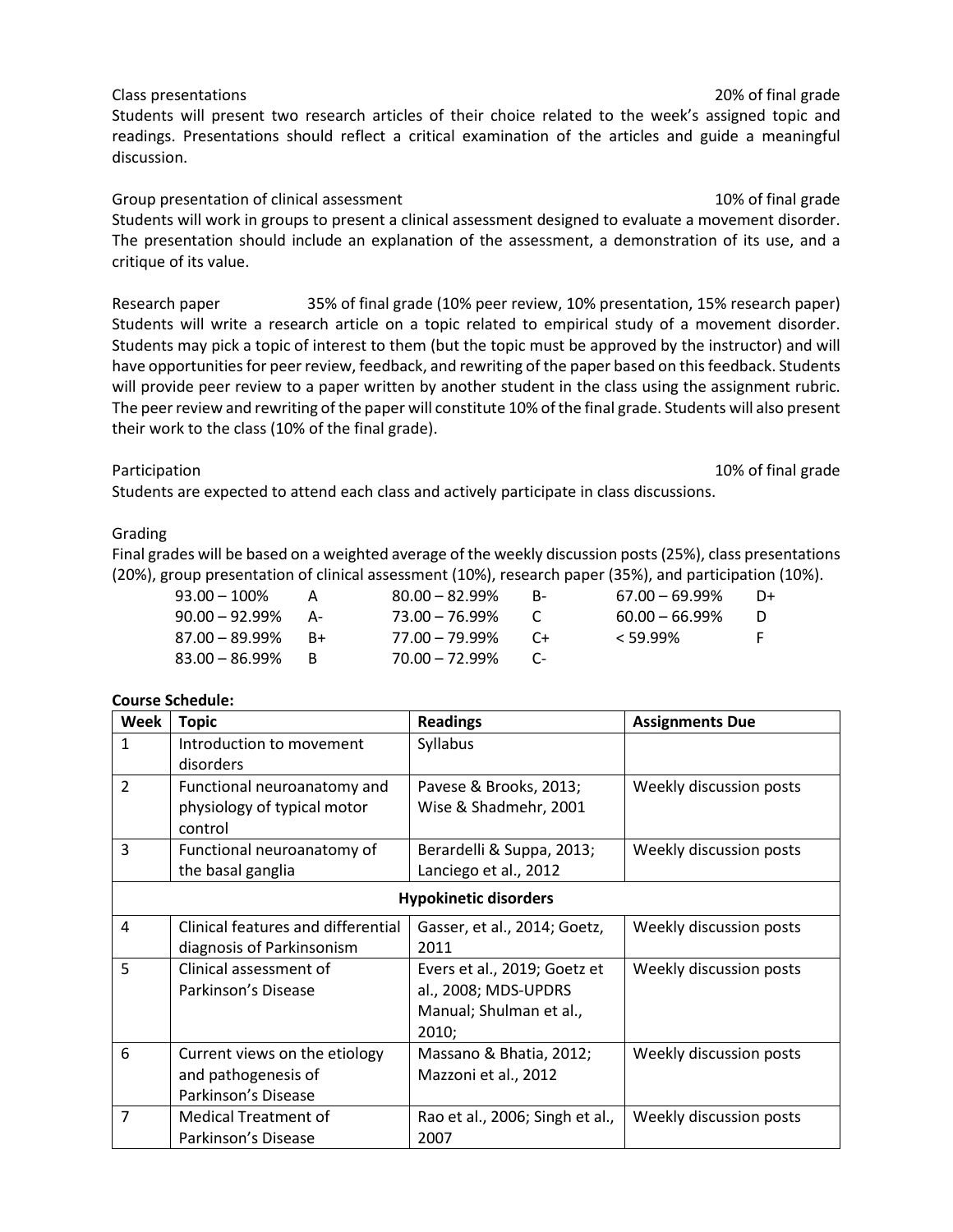| 8  | Nonmotor deficits in           | Chaudhuri & Schapira, 2009    | Weekly discussion posts,      |
|----|--------------------------------|-------------------------------|-------------------------------|
|    | Parkinson's Disease            |                               | class presentations           |
| 10 | Parkinsonism Plus Syndromes    | Dickson, 2012                 | Weekly discussion posts,      |
|    | and Secondary Parkinsonian     |                               | class presentations, clinical |
|    | <b>Disorders</b>               |                               | assessment presentations      |
| 11 | Gait disorders                 | Jankovic, 2015; Pirker &      | Weekly discussion posts,      |
|    |                                | Katzenschlager, 2016          | class presentations, clinical |
|    |                                |                               | assessment presentations      |
|    |                                | <b>Hyperkinetic disorders</b> |                               |
| 12 | Dystonia                       | Hallett, 1998; Berardelli et  | Weekly discussion posts,      |
|    |                                | al., 1998; Jankovic, 2013     | class presentations, clinical |
|    |                                |                               | assessment presentations      |
|    |                                |                               |                               |
|    |                                |                               | First draft of research paper |
| 13 | Huntington's disease           | Parsons & Raymond, 2014;      | Weekly discussion posts,      |
|    |                                | <b>Walker, 2007</b>           | class presentations, clinical |
|    |                                |                               | assessment presentations      |
|    |                                |                               |                               |
|    |                                |                               | Peer review of assigned       |
|    |                                |                               | research paper                |
| 14 | Tremors, tics and Tourette     | Ackermans, 2008;              | Weekly discussion posts,      |
|    | syndrome                       | Robertson, 2000; Stern et     | class presentations, clinical |
|    |                                | al., 2000                     | assessment presentations      |
|    |                                |                               |                               |
| 15 | Ataxia                         | Akbar & Ashizawa, 2015;       | Weekly discussion posts,      |
|    |                                | Ashizawa & Guangbin,          | class presentations, clinical |
|    |                                | 2016; Bastian, 1997           | assessment presentations      |
|    |                                |                               |                               |
| 16 | Presentation of research paper |                               | Final draft of research paper |

Note: Each student must submit a weekly discussion post, but students will sign up for two class presentations and one clinical assessment presentation for the semester. The Assignments Due column reflects the presentations deadline for the students that selected those dates.

Students are encouraged to refer to the academic calendar often to be aware of critical deadlines throughout the semester. The academic calendar can be found at [http://registrar.wsu.edu/academic](http://registrar.wsu.edu/academic-calendar/)[calendar/.](http://registrar.wsu.edu/academic-calendar/)

# **Classroom Expectations:**

- 1. Students will treat their classmates and faculty with respect, including coming to class on time.
- 2. Students will know the dates and requirements of all assignments and exams in the class.
- 3. Students will complete and submit all assignments on time.
- 4. Students will communicate in a professional manner with the faculty.
- 5. Students will engage in the material in the class and complete all assigned readings.

**Expectations for Student Effort:** For each hour of lecture equivalent, students should expect to have a minimum of two hours of reviewing class content outside class.

**Attendance and Make-up Policy:** Students are expected to attend each class. In the event a student is unable to attend a class, it is the responsibility of the student to inform the instructor as soon as possible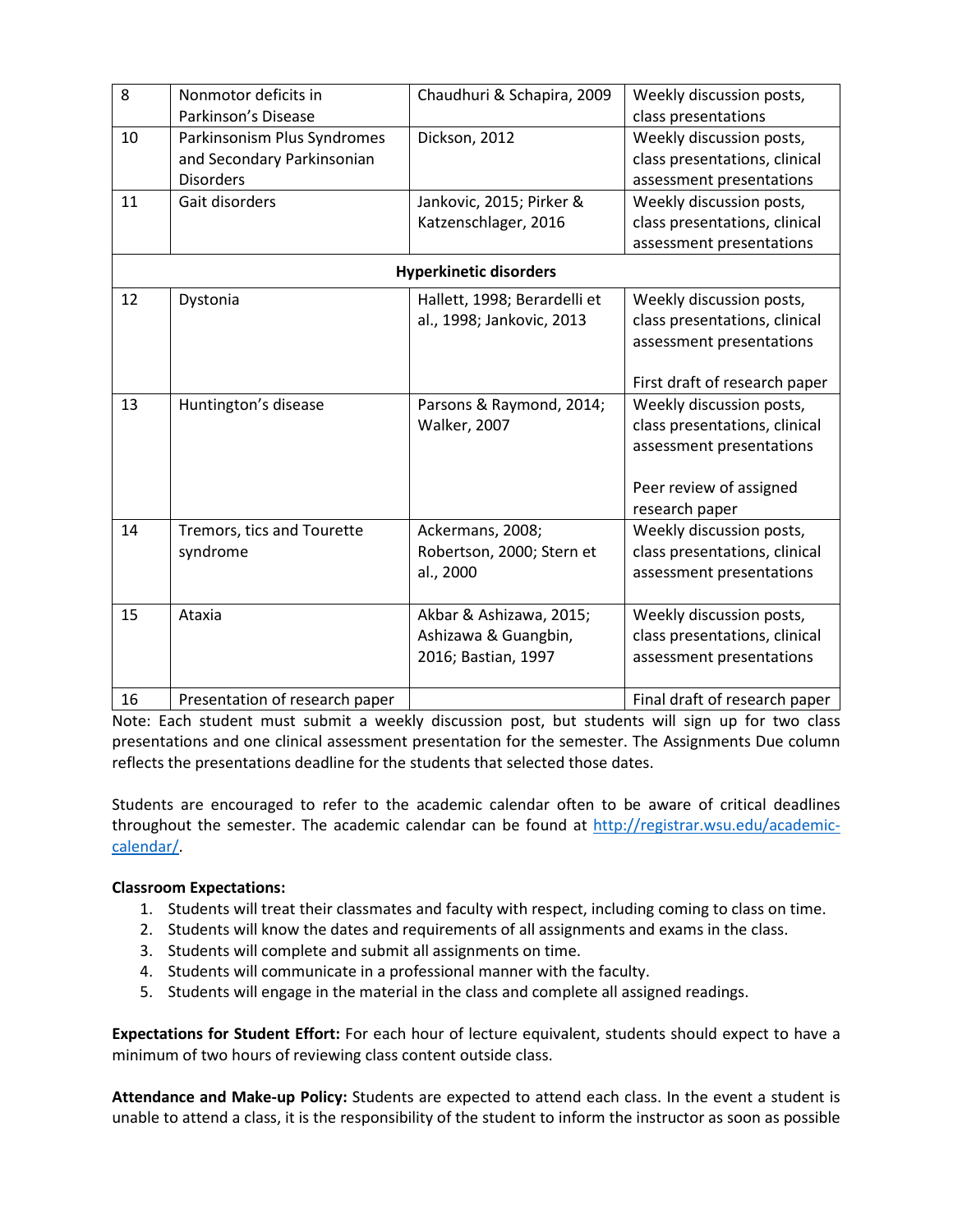and make arrangements for any missed work. No make-ups of class sessions will occur except for university-approved absences such as personal or family sickness or religious holidays.

**COVID-19 Policy:** Students are expected to abide by all current COVID-19 related university policies and public health directives, which could include wearing a cloth face covering, physically distancing, selfattestations, and sanitizing common use spaces. All current COVID-19 related university policies and public health directives are located at https://wsu.edu/covid-19/. Students who do not comply with these directives may be required to leave the classroom; in egregious or repetitive cases, students may be referred to the Center for Community Standards for university disciplinary action.

**Academic Integrity Policy:** All members of the university community share responsibility for maintaining and promoting the principles of integrity in all activities, including academic integrity and honest scholarship. Students are responsible for understanding the full Academic Integrity Statement found online at [https://vpue.wsu.edu/policies/statements/#academic-integrity.](https://vpue.wsu.edu/policies/statements/#academic-integrity) Students who violate WSU's Academic Integrity Policy (identified in WAC 504-26-010(3) and -404) will fail the assignment, will not have the option to withdraw from the course pending an appeal, and will be reported to the Office of Student Conduct. If you have any questions about what is and is not allowed in this course, you should ask course instructors.

**Reasonable Accommodation Statement:** Reasonable accommodations are available for students with documented disabilities or chronic medical or psychological conditions. If you have a disability and need accommodations to fully participate in this class, please visit your campus' Access Center/Services website to follow published procedures to request accommodations. Students may also contact their campus offices to schedule an appointment with a Disability Specialist. All disability related accommodations are to be approved through the Access Center/Services on your campus. It is a university expectation that students visit with instructors (via email, Zoom, or in person) to discuss logistics within two weeks after they have officially requested their accommodations.

For more information contact a Disability Specialist on your home campus:

- Pullman, WSU Global Campus, Everett, Bremerton, and Puyallup: 509-335-3417 Access Center (https://www.accesscenter.wsu.edu) or email at [access.center@wsu.edu](mailto:access.center@wsu.edu)
- Spokane: 509-358-7816 Access Services (https://spokane.wsu.edu/studentaffairs/accessresources/) or emai[l j.schneider@wsu.edu](mailto:j.schneider@wsu.edu)
- Tri-Cities: Access Services (http://www.tricity.wsu.edu/disability/) or email [g.hormel@wsu.edu](mailto:g.hormel@wsu.edu)
- Vancouver: 360-546-9238 Access Center (https://studentaffairs.vancouver.wsu.edu/studentwellness-center/access-center) or emai[l van.access.center@wsu.edu](mailto:van.access.center@wsu.edu)

**Accommodation for Religious Observances or Activities:** Washington State University reasonably accommodates absences allowing for students to take holidays for reasons of faith or conscience or organized activities conducted under the auspices of a religious denomination, church, or religious organization. Reasonable accommodation requires the student to coordinate with the instructor on scheduling examinations or other activities necessary for course completion. Students requesting accommodation must provide written notification within the first two weeks of the beginning of the course and include specific dates for absences. Approved accommodations for absences will not adversely impact student grades. Absence from classes or examinations for religious reasons does not relieve students from responsibility for any part of the course work required during the period of absence. Students who feel they have been treated unfairly in terms of this accommodation may refer to Academic Regulation 104 – Academic Complaint Procedures.